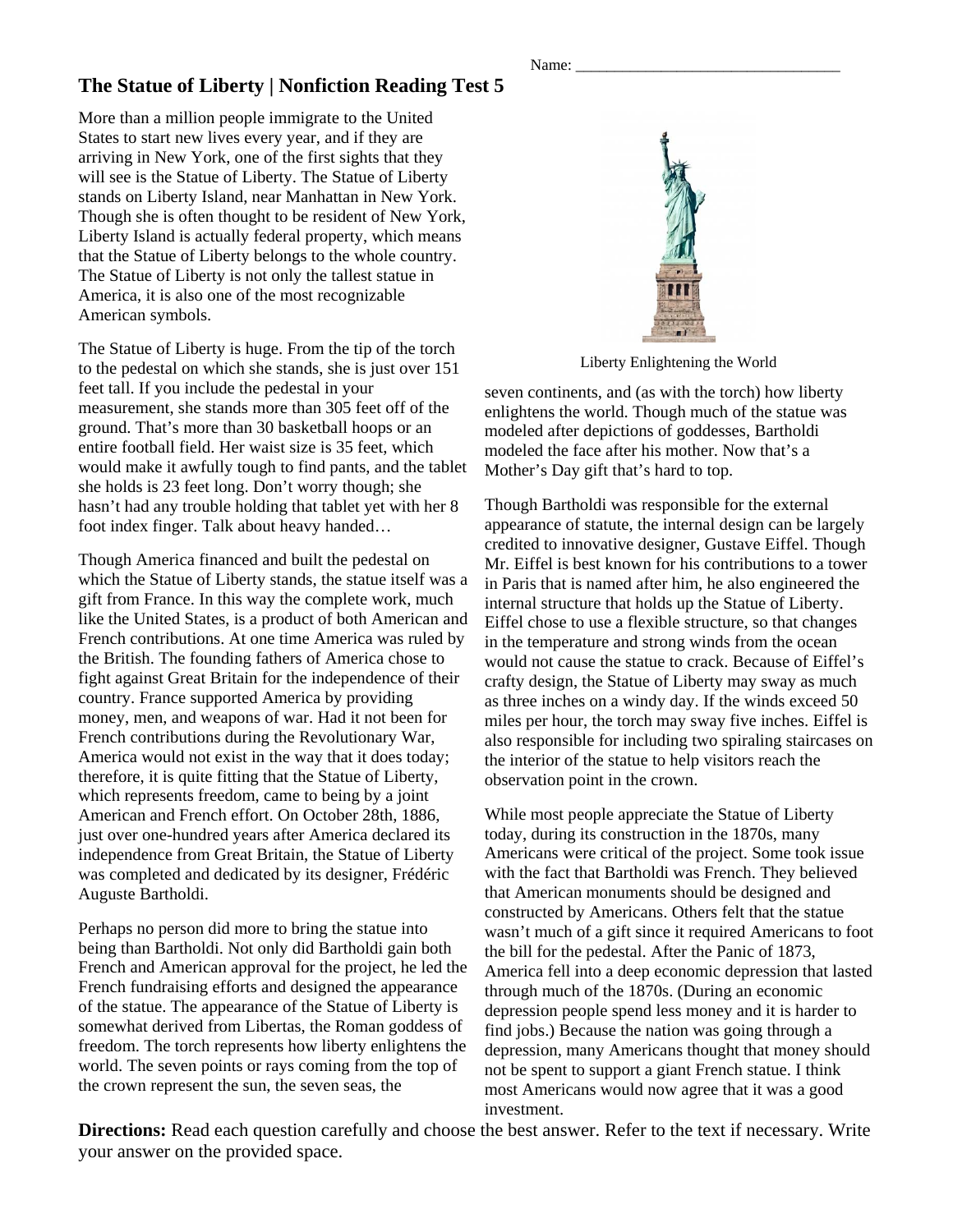1. Which is **not** represented by the seven points on the crown of the Statue of Liberty according to the text?

\_\_\_\_\_\_\_\_\_\_

\_\_\_\_\_\_\_\_\_\_

\_\_\_\_\_\_\_\_\_\_

\_\_\_\_\_\_\_\_\_\_

 $\overline{\phantom{a}}$ 

\_\_\_\_\_\_\_\_\_\_

\_\_\_\_\_\_\_\_\_\_

\_\_\_\_\_\_\_\_\_\_

 $\overline{\phantom{a}}$ 

- a. The points represent how liberty enlightens the world.
- b. The points represent the seven continents.
- c. The points represent the sun.
- d. The points represent the seven days of creation.
- 2. Information in the second paragraph is *mainly* organized using which text structure?
- a. Spatial order b. Order of importance
- c. Chronological order d. Cause and effect
- 3. Which *best* expresses the main idea of the third paragraph?
- a. France assisted the United States in the Revolutionary War.
- b. The statue was a joint effort between France and the U.S. just like U.S. independence.
- c. The U.S. was once a colony of Great Britain.
- d. The statue of liberty was dedicated 100 years after America declared its independence.
- 4. Which is **not** a reason why people criticized the Statue of Liberty during its construction?
- a. Some people felt that the statue should have been bigger.
- b. Some people felt that the statue should have been built by an American.
- c. Some people felt that France should have paid for the statue and the pedestal.
- d. Some people felt that America shouldn't spend money on a statue during a depression.
- 5. Which of the following statements is false?
- a. The tablet that the Statue of Liberty holds is 23 feet long.
- b. The Statue of Liberty's waste size is 35 feet.
- c. The pedestal underneath the Statue of Liberty is 305 tall.
- d. The Statue of Liberty is over 151 feet tall.
- 6. Which *best* expresses the author's purpose in writing the last paragraph?
- a. To describe what a depression is
- b. To show that some people did not think very highly of the French
- c. To argue why the Statue of Liberty was a good investment
- d. To explain why some people were against building the statue.
- 7. Which of the following is an opinion?
- a. The Statue of Liberty cost a tremendous amount of money to build.
- b. The Statue of Liberty was sculpted by Frédéric Auguste Bartholdi.
- c. The Statue of Liberty is over 151 feet tall.
- d. The Statue of Liberty may sway 3 inches on a windy day.
- 8. Which of the following statements is false?
- a. The guy who built the Eiffel Tower also designed the inside of the Statue of Liberty.
- b. The Eiffel Tower was a gift to the Americans from the people of France.
- c. The Statue of Liberty is located on federal property.
- d. Bartholdi got permission from both the French and the US to build the statue.
- 9. Which of the following is **not** one of the ways that Bartholdi contributed to the statue?
- a. He designed the interior of the statue.
- b. He gained approval for the project from the U.S. and from France.
- c. He sculpted the exterior of the statue.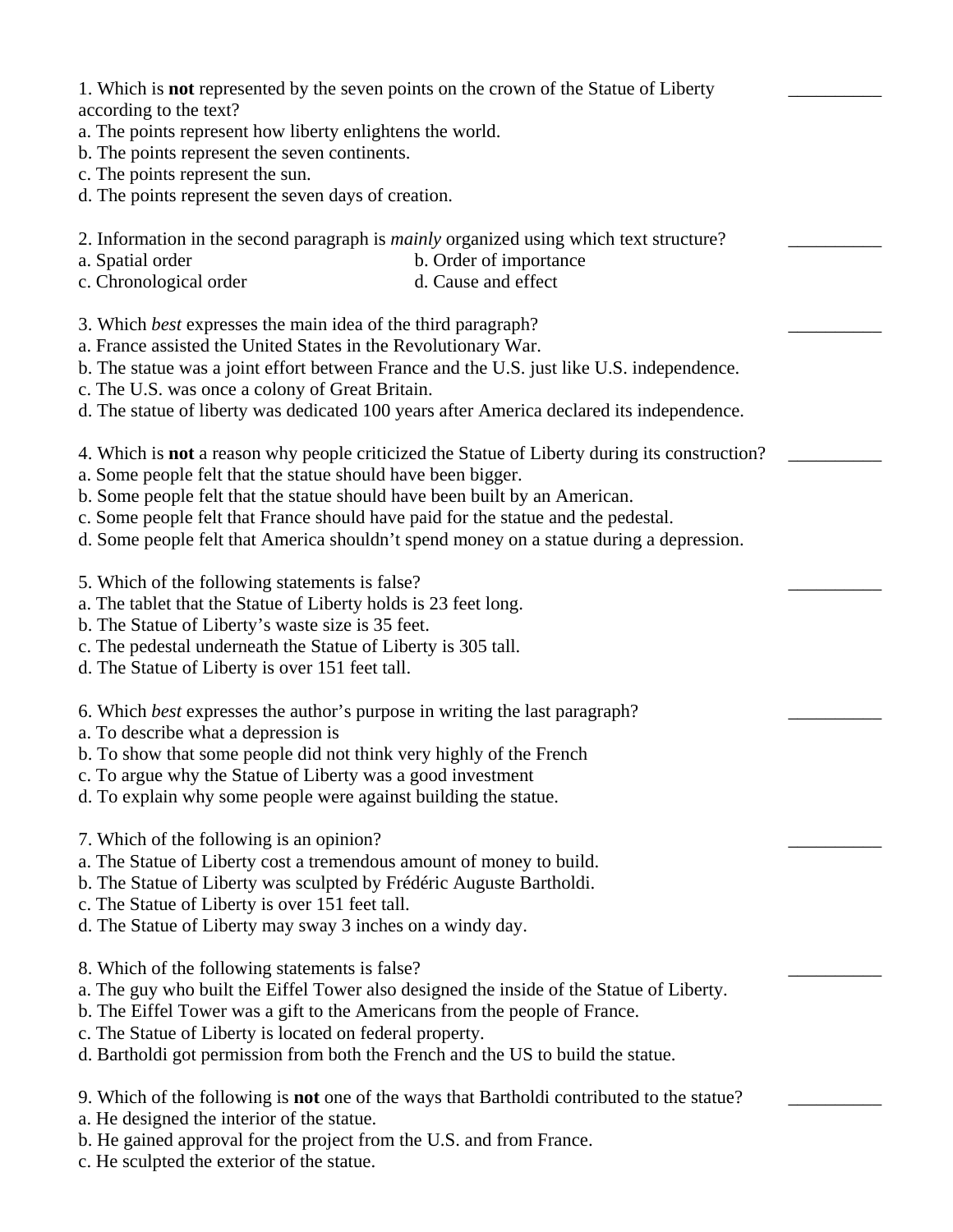d. He gained financing to complete the project from France.

- 10. Which best expresses the author's purpose in writing this text?
- a. To persuade people to visit the Statue of Liberty
- b. To inform readers with interesting facts about the Statue of Liberty
- c. To entertain readers with stories about the construction of the Statue of Liberty
- d. To describe the appearance of the Statue of Liberty.

11. Why is it significant or important that the Statue of Liberty is a product of both French and American efforts? Make your point, quote text to support it, explain your quote, and connect it back to your point.

12. Why were Gustave Eiffel's contributions to the Statue of Liberty important? Make your point, quote text to support your point, explain your quote, and connect it back to your point.